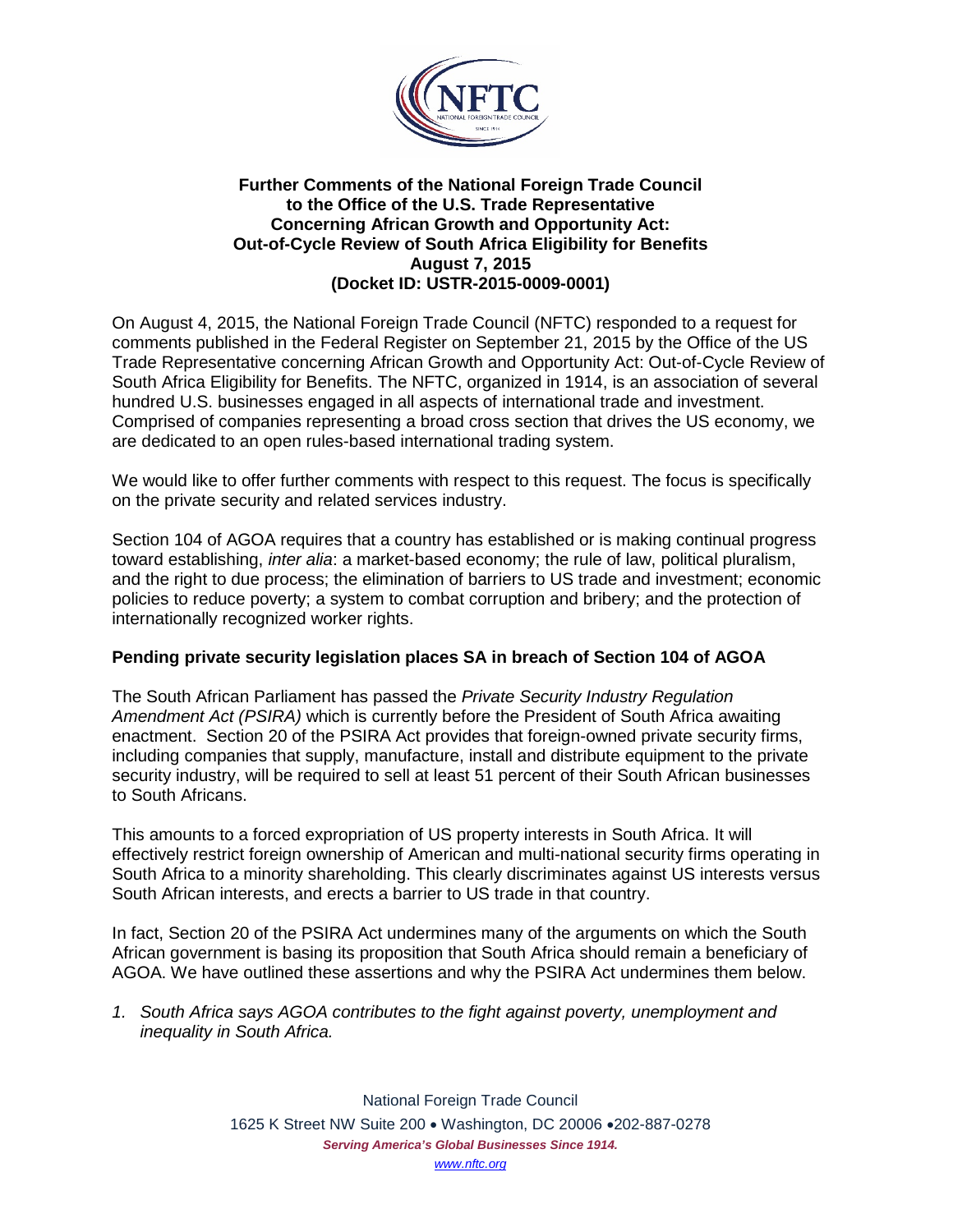This is certainly true and so any threat to AGOA is a threat to the fight against poverty and job creation.

Multi-national private security firms operating in South Africa employ many thousands of employees and have contributed substantial capital investment and infrastructure development as well as introduced international best practice in skills training and development that have uplifted the entire sector. These are much-needed jobs in a country which is suffering from unemployment levels upwards of 25%.

Should Section 20 be implemented, it is likely that many of these firms may disinvest of their South African operations.

This was reinforced by a report compiled by independent economic consulting firm DNA Economics, which explained that where parent companies are uncomfortable with holding only a minority share, a likely scenario where brand identity and intellectual property are at stake, they would divest of their local stake.

The result would then be job losses and a loss of future investment.

The report added that the greatest cost is likely to come in the form of reduced incentives for international firms not only to invest in the private security industry, but also in other sectors due to fear of increased risk of expropriation in the economy.

It is clear, therefore, that Section 20 has the potential to directly undermine South Africa's economic growth.

#### *2. South Africa is open for trade and investment*

South Africa characterizes itself as a relatively open economy, which safeguards the property and investments of both South African citizens and foreigners.

The enactment and implementation of forced expropriation through Section 20 would constitute a step in the opposite direction, thereby undermining Section 104 of AGOA.

It would move South African toward a more closed and autarkic economy, as opposed to a more open market-based one, and would dilute the protection of foreign property rights.

### **Stated reason for Section 20 has no basis**

The reason for the introduction of the foreign ownership limitation clause into PSIRA is of relevance to the extent that it is not in any way accurate.

According to the Minister of Police, the provision was introduced to address concerns that foreign owned private security companies could pose a threat to national security. Quite simply, there is no reason or evidence to support this contention.

The multi-national security firms that have invested in South Africa for many years cannot pose a threat to South Africa's national security, to the contrary.

> National Foreign Trade Council 1625 K Street NW Suite 200 • Washington, DC 20006 •202-887-0278 *Serving America's Global Businesses Since 1914. [www.nftc.org](http://www.nftc.org/)*